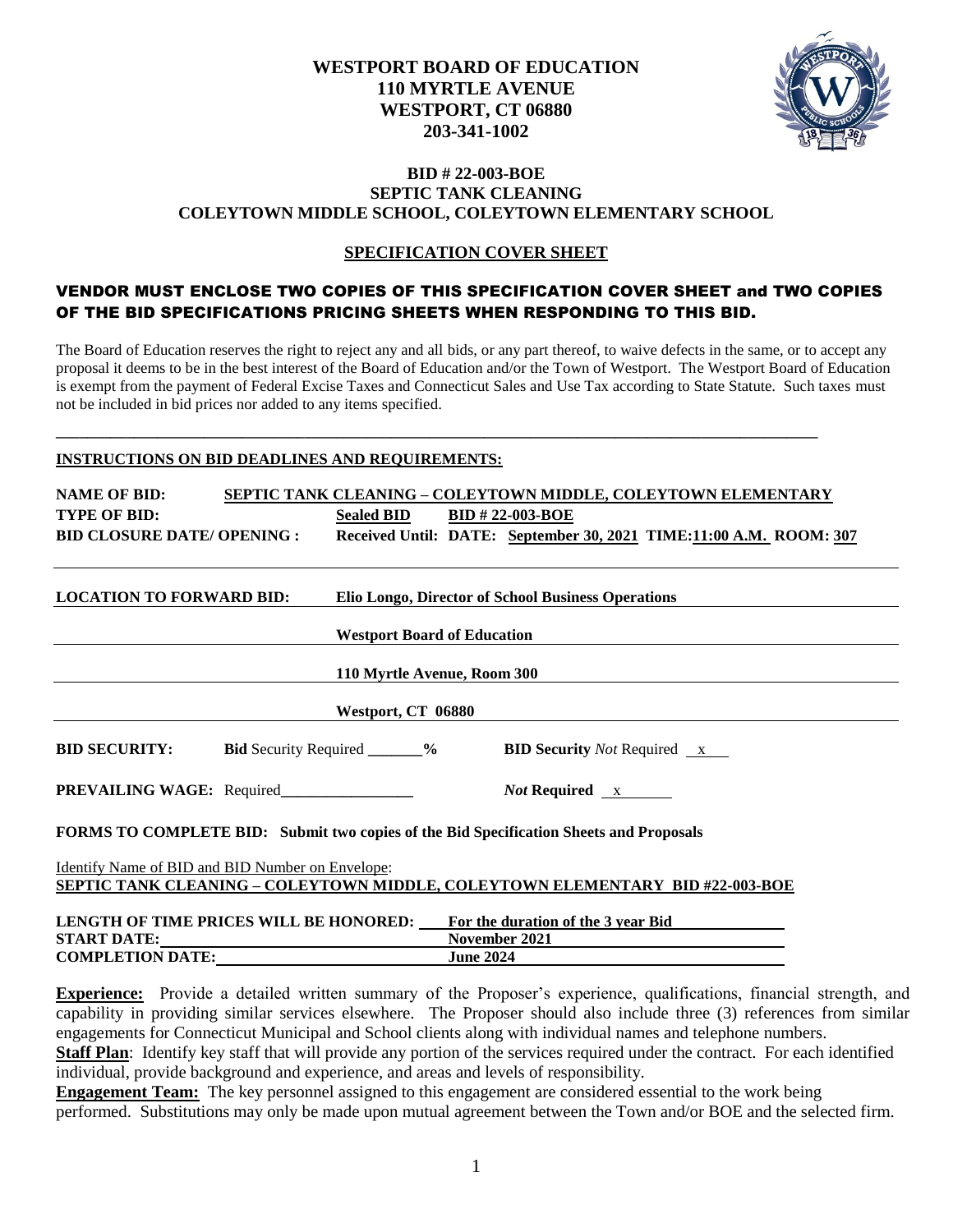

### **SEPTIC TANK CLEANING BID #22-003-BOE**

# **TABLE OF CONTENTS**

| PAGE#          | <b>SECTION</b>                              |
|----------------|---------------------------------------------|
| $\mathbf{1}$   | SPECIFICATION AND COVER SHEET               |
| $\overline{2}$ | <b>TABLE OF CONTENTS</b>                    |
| 3              | DRUG-FREE PLACE CERTIFICATE                 |
| $4 - 5$        | <b>CONDITIONS FOR BIDDING</b>               |
| $6 - 7$        | <b>INSURANCE REQUIREMENTS</b>               |
| $8-9$          | HOLD-HARMLESS AND INDEMNIFICATION AGREEMENT |
| $9-10$         | <b>SCOPE OF WORK</b>                        |
| 11             | <b>REFERENCES</b>                           |
| $12-13$        | <b>BIDDING PAGES</b>                        |
| $14 - 15$      | <b>EEOC COMPLIANCE</b>                      |
| 16             | <b>ADVERTISEMENT</b>                        |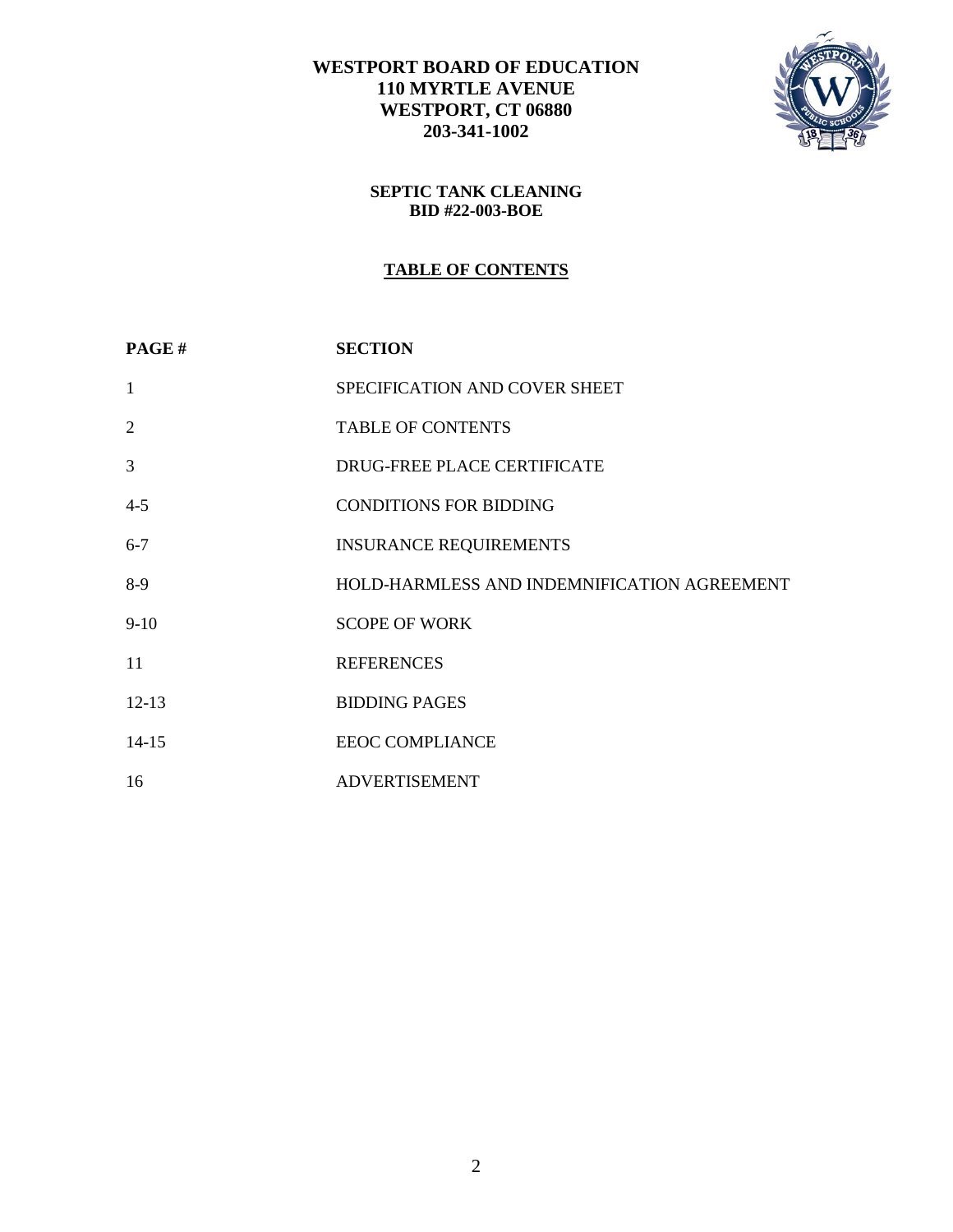

### **SEPTIC TANK CLEANING BID #22-003-BOE**

### **DRUG-FREE PLACE CERTIFICATE**

I hereby certify that this company:

- 1. Has a published statement notifying employees that the unlawful manufacture, distribution, dispensing, possession, or use of a controlled substance is prohibited in the place and that this statement specifies the actions which will be taken against employees for violations of such prohibition.
- 2. Has a written policy informing employees about the dangers of drug abuse in the place, the firm's policy of maintaining a drug free place, any available counseling, rehabilitation, and employee assistance programs, and the penalties which may be imposed upon employees for drug abuse violations.
- 3. Each employee engaged in providing the commodities or contractual services which are being bid was given a copy of the statements specified in paragraphs 1 and 2, above.
- 4. In the statement specified in paragraph 1, the employees have been notified that, as a condition of working on the commodities or contractual services which are under bid, the employee will abide by the terms of the statement and will notify the employer of any conviction of, or plea of "guilty" or of "nolo contendere" to any violation of any controlled substance law of the United States or of any state, for a violation occurring in the place no later than five (5) days after such conviction or plea.
- 5. This firm will impose a sanction on or require the satisfactory participation in a drug abuse assistance program or a rehabilitation program, if such are available in the employee's community, by any employee who is so convicted.
- 6. This firm will make a good faith effort to continue to maintain a drug free place.

*As the person authorized to sign this statement, I certify that this firm fully complies with the above requirements.*

| <b>Print Name:</b> | _ Telephone #: ________________ | $\boldsymbol{F}$ ax #:                                                                                                                                                                                                              |  |
|--------------------|---------------------------------|-------------------------------------------------------------------------------------------------------------------------------------------------------------------------------------------------------------------------------------|--|
| Company:           |                                 | <b>Email:</b> The contract of the contract of the contract of the contract of the contract of the contract of the contract of the contract of the contract of the contract of the contract of the contract of the contract of the c |  |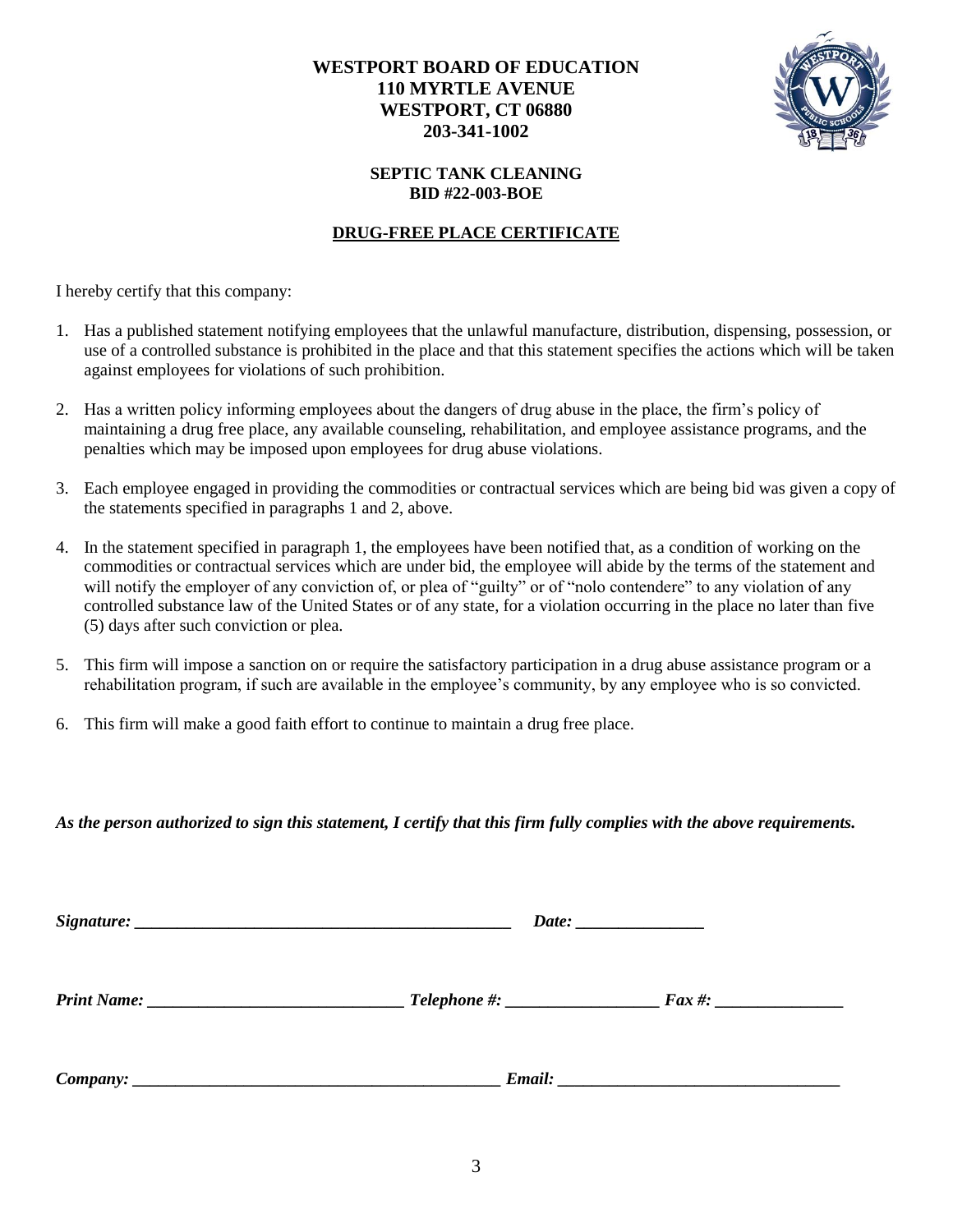

### **SEPTIC TANK CLEANING BID #22-003-BOE**

## **CONDITIONS FOR BIDDING**

- 1. The Board of Education reserves the right to reject any bid if it is deemed to be in the best interests of the Town of Westport, Connecticut, Westport Board of Education and its students.
- 2. The Board of Education reserves the right to grant an award in total or for any part thereof for the items or services being bid. In addition, the Board of Education reserves the right to award this bid as a package in conjunction with other bids for similar services/supplies/equipment. The Board reserves the right to award with preference to State of Connecticut contract holders and/or local vendors.
- 3. The submission of a bid shall be conclusive evidence that the bidder has satisfied himself as to the requirements of the bid specifications and any controlling conditions which may exist.
- 4. Bidders may not withdraw their bid for a period of 120 days from the date of bid opening. The Board of Education and the bidder may mutually agree to extend the time limit.
- 5. In determining the ranking of responsible bidders, the Board of Education may consider, in addition to price, the quality, availability and type of items, the experience of the bidder, the sufficiency of the financial resources of the bidder and the reputation of the bidder for ability, integrity, judgment and performance, as well as the ability of the bidder to provide future service/supplies/equipment.
- 6. It is anticipated that the goods will be needed for the current school year, but the Board of Education reserves the right to cancel or alter this service because of enrollment changes, budget consideration or unforeseen circumstances which require a change.
- 7. All bid prices are to include the complete costs, which includes inside delivery to each school or location with installation and assembly of same, if applicable, and training, if applicable. All deliveries must be made prepaid and must be delivered to the location subsequently designated on the purchase orders at no cost over and above the bid price indicated in your bid.

Deliveries must be made inside building indicated. In no case will collect shipments or sidewalk deliveries be accepted. A packing slip shall be included in each shipment. All packages must be clearly marked as to content.

8. The Board of Education of the Town of Westport supports efforts to reduce the use of illegal drugs in the place. In instances where responsible prospective bidders submit identical tie bids, preference shall be given to the businesses with drug-free place programs. Whenever two or more bids which are equal with respect to price, quality, and service are received by the Board of Education for the procurement of commodities or contractual services which are bid, a bid received from a business which has certified that it has implemented a drug-free place program shall be given preference in the award process. The drug-free place program certification is attached and is to be submitted with the bid package by the bidder along with other bid documents in order to receive preference. This policy shall become effective in accordance with the provisions of the Charter of the Town of Westport regarding bidding procedure.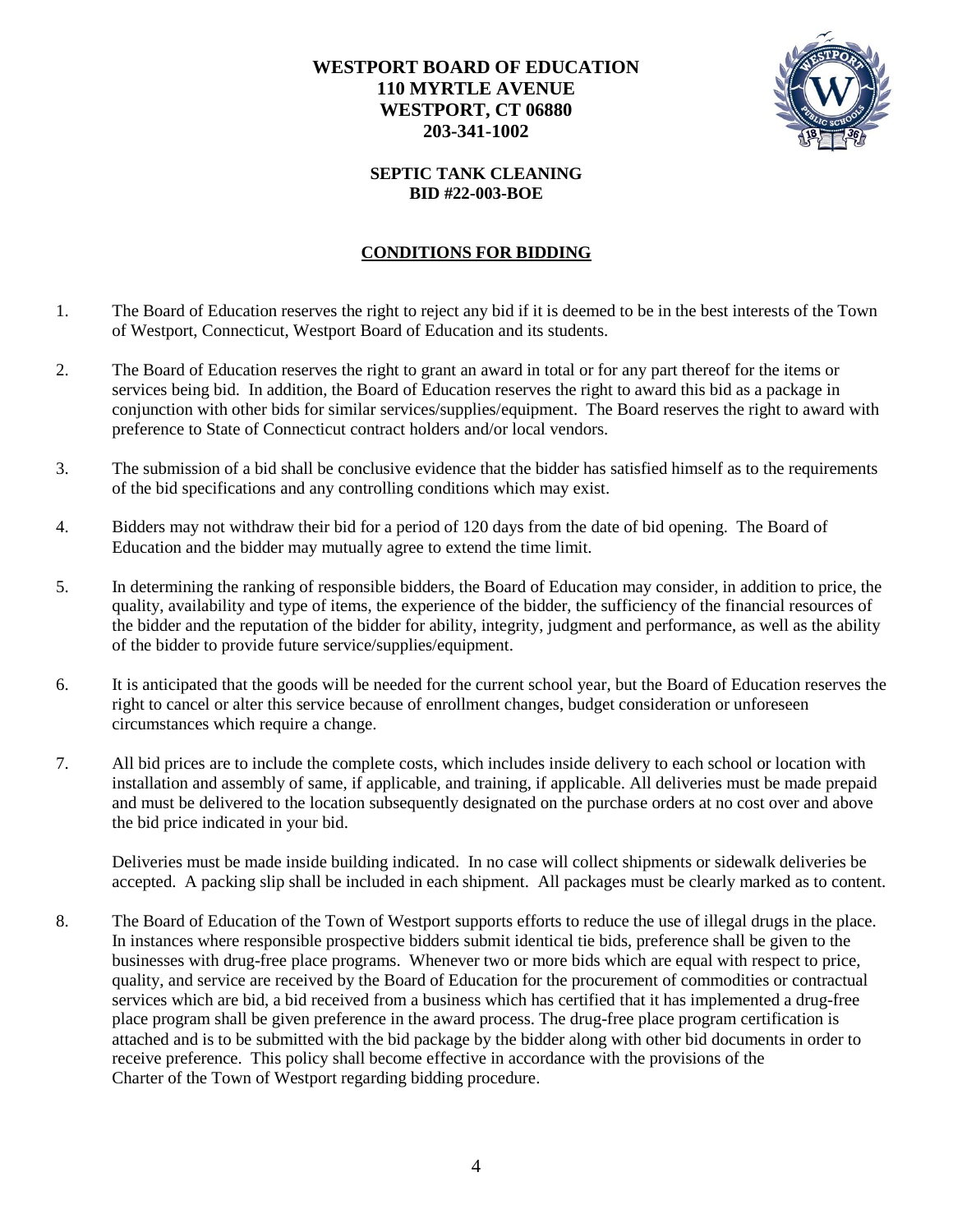

### **CONDITIONS FOR BIDDING (CONTINUED)**

- 9. **ALTERNATIVES:** When proposing an alternate item, indicate the Brand and Model identification on the bid specification sheets. To have alternates considered, complete specification s and submit catalogues describing the product must accompany the bid. The Westport Board of Education reserves the right to request equipment samples on specific items.
- 10. **SUBSTITUTIONS:** Indicate on the Specification Sheet substitutions identified by name or catalogue number and the net difference in cost to the Westport Board of Education. Listed substitutions will be considered for approval only after the award of contract; the Board reserves the right to require the originally specified material or equipment at the price submitted by the bidder in his bid, notwithstanding the fact that the bidder may have based a price for a specific item on a proposed substitution. In this regard, the determination shall be made in good faith, on the basis of the quality and type of the article listed. Any benefit in price reduction due to a substitution shall accrue to the Board.
- 11. **FORM AND STYLE OF BID:** All blanks on the Specification Form, except where otherwise requested, shall be filled in by typewriter or manually in ink.
- 12. **WARRANTIES:** Whenever an item or service is covered by a specified product or service warranty, such warranties must be submitted with the official bid or quotation specification sheets. All such warranties shall inure to the benefit of the Board.
- 13. See attached Specification Cover Sheet to be used.
- **NOTE:** By bidding on this contract the vendor agrees that any or all past clients may be contacted by the Westport School System. The vendors bidding on this contract also agree to release and discharge by bidding on this contract for the vendor him/herself, his/her heirs executors administrators and assigns, release acquit and forever discharge the Westport School System, its Board of Education and all employees and any or all other persons, firms and corporations of and from any and all actions, causes of actions, claims or demands for damages, costs, loss of services, expenses, compensation, consequential damage or any other thing whatsoever, on account of, or in any way growing out of any former client contacted by the Westport School System to obtain an opinion regarding any performed by your company. The above release shall also include and apply to any former client contacted.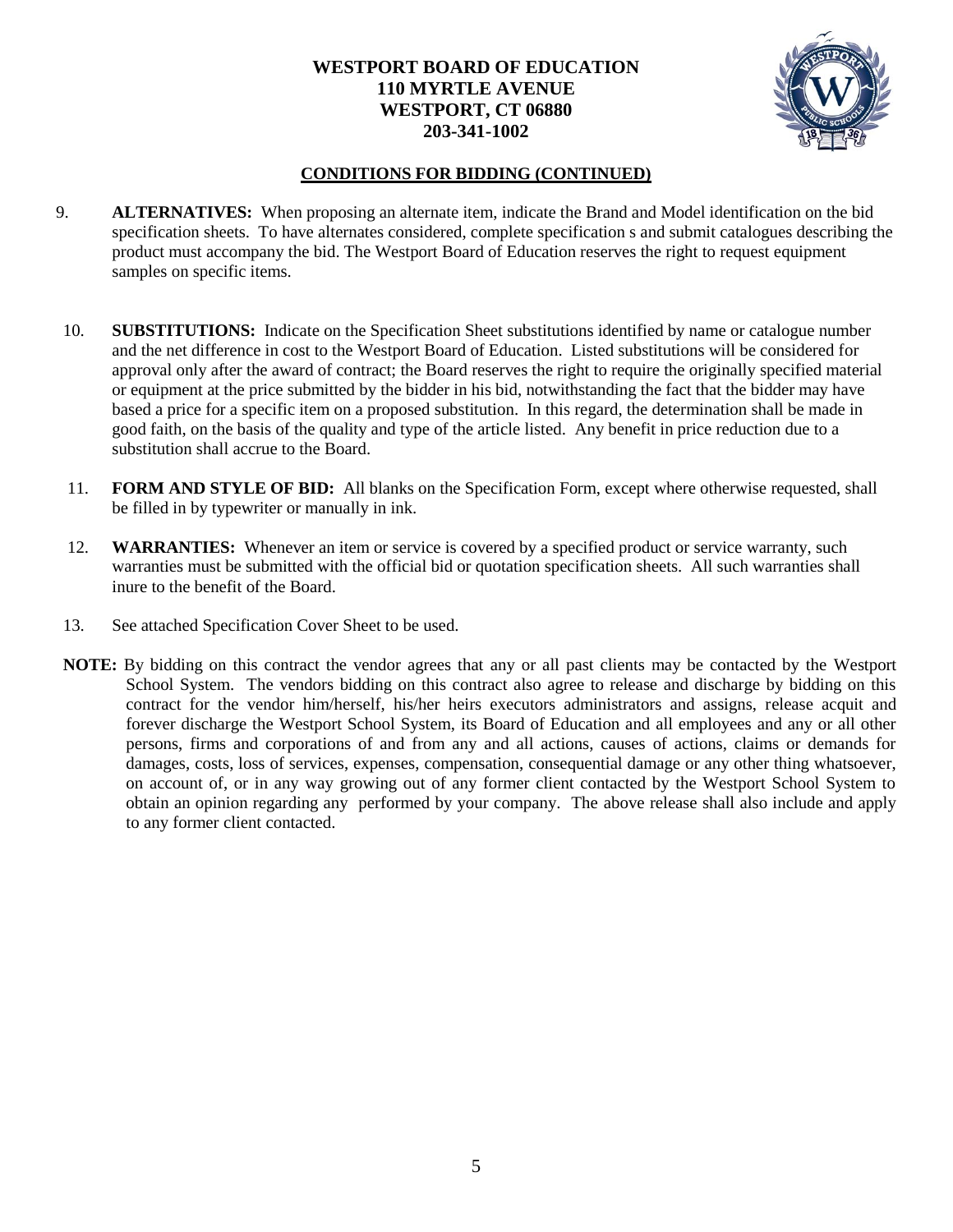

### **SEPTIC TANK CLEANING BID #22-003-BOE**

### **INSURANCE REQUIREMENTS** V**endors/Contractors/Users of Town Properties**

Article: Insurance Requirements

The Vendor/Contractor/User of Town Property shall purchase from and maintain, for the life of the contract, in a company or companies with an A.M. Best rating of A- (VII) or better. Such insurance will protect the Town from claims set forth below which may arise out of or result from the Vendor/Contractor/User of Town Property obligation under this agreement, whether such obligations are the Vendor/Contractor/User of Town Property or by a subcontractor or any person or entity directly or indirectly employed by said Vendor/Contractor/User of Town Property or by anyone for whose acts said Vendor/Contractor/User of Town Property may be liable.

## A. Workers Compensation:

Vendor/Contractor/User of Town Property shall provide workers compensation insurance required by law with employers liability limits for at least the amounts of liability for bodily injury by accident of \$ 500,000 each accident and bodily injury by disease of \$500,000.including a waiver of subrogation. If the work is on the water, the Longshore and Harbor Workers Compensation Act coverage is required.

B. Commercial General Liability Insurance:

Vendor/Contractor/User of Town Property shall provide commercial general liability insurance policy with an edition date of 1986 or later including products and completed operations. Limits should be at least: Bodily injury & property damage with an occurrence limit of \$1,000,000: Personal & advertising injury limit of \$1,000,000 per occurrence: General aggregate limit of \$2,000,000 (other than products and completed operations): Products and completed operations aggregate limit of \$2,000,000. Coverage will continue three years after the completion of the work.

- The policy shall name the Town as an additional insured and include ISO Form CG 2010 (07/04) and CG 2037 (07/04).
- Such coverage will be provided on an occurrence basis and will be primary and shall not contribute in any way to any insurance or self-insured retention carried by the Town.
- The policy shall contain a waiver of liability in favor of the Town.
- Such coverage shall contain a broad form contractual liability endorsement or wording within the policy form to comply with the hold harmless and indemnity provision of the contract
- A per project aggregate limit of liability endorsement shall apply for any construction contract.
- Deductible and self-insured retentions shall be declared and are subject to the approval of the Town.
- C. Commercial Automobile Insurance:

Vendor/Contractor/User of Town Property shall provide commercial automobile insurance for any owned autos (symbol 1 or equivalent) in the amount of \$1,000,000 each accident covering bodily injury and property damage on a combined single limit basis. Such coverage shall also include hired and nonowned automobile coverage. Policy shall name the Town as an additional insured.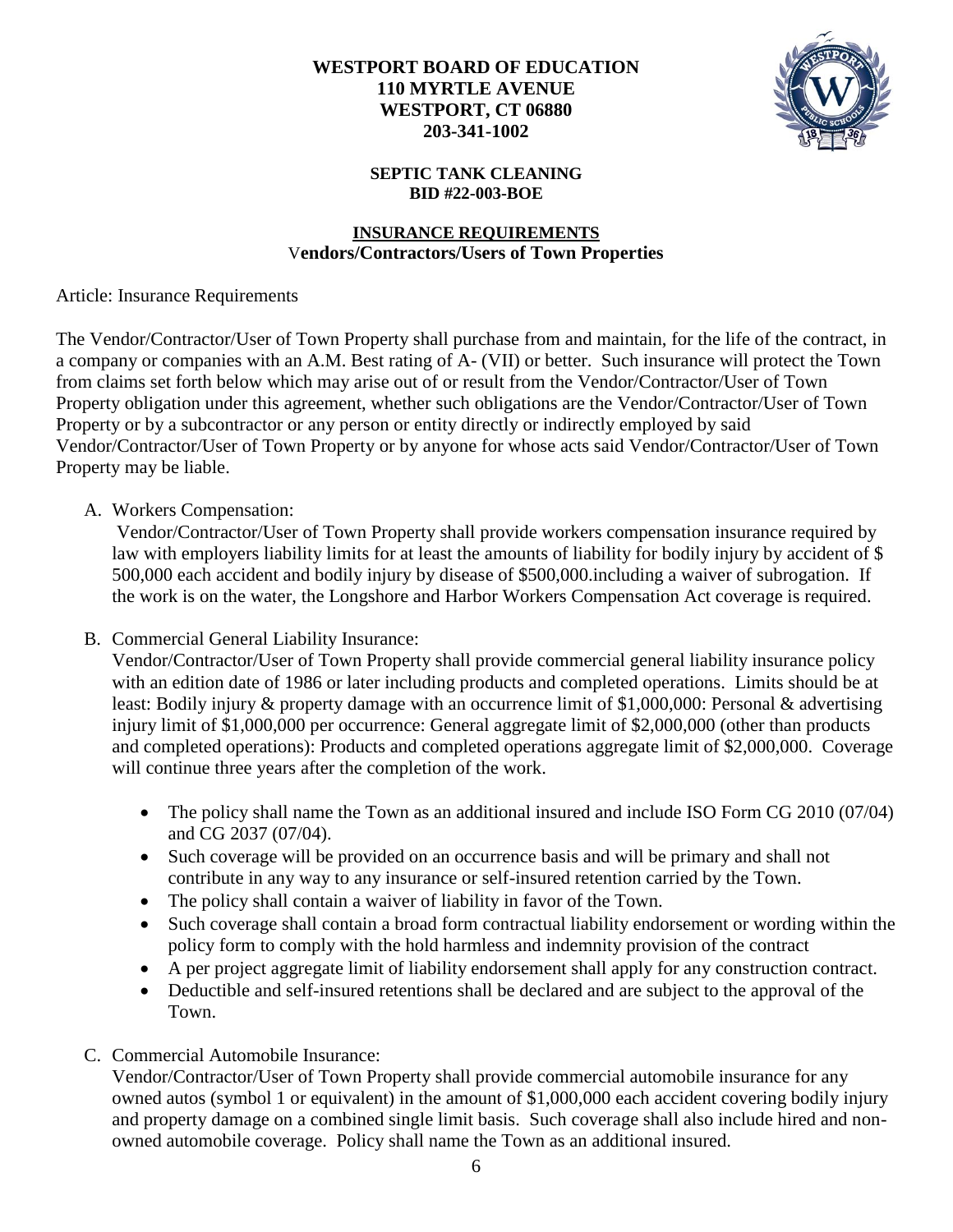

### **INSURANCE REQUIREMENTS (CONTINUED)**

### D. Umbrella or Excess Liability Insurance:

Vendor/Contractor/User of Town Property shall provide an umbrella or excess liability policy in excess (without restriction or limitation) of those limits and coverage's described in items (A) through (C). Such policy shall contain limits of liability in the amount of \$5,000,000 each occurrence and \$5,000,000 in the aggregate.

E. Errors & Omissions Insurance:

If the agreement is for professional services, the Vendor/Contractor/User of Town Property shall provide errors & omissions insurance for liability resulting from the negligent performance of professional duties or operations. Such policy shall contain limits of liability in the amount of \$1,000,000 each occurrence and \$3,000,000 in the aggregate. The policy shall name the Town as an additional insured.

F. Educators Errors & Omissions Insurance:

If the agreement is for educational services, the Vendor/Contractor/User of Town Property shall provide educator errors & omissions for liability resulting arising out of any breach of duty, neglect, error, misstatement, or omission committed in the course of their duties. Such policy shall contain limits of liability in the amount of \$1,000,000 each occurrence and \$1,000,000 in the aggregate. The policy shall name the Town as an additional insured.

G. Contractors Pollution Liability:

If the agreement includes work involving abatement, removal, clean-up or handling of any pollutant or hazardous material, the Vendor/Contractor/User of Town Property shall provide pollution liability insurance, including products and completed operations and contractual liability coverage of not less than \$5,000,000 each occurrence and \$5,000,000 in the aggregate for this project. The policy shall name the Town as an additional insured and waive subrogation in favor of the Town.

As to the insurance required, the insurer(s) and/or their authorized agents shall provide the Town with certificates of insurance prior to execution of the agreement by the Town, describing the coverage and prior to 30 days of any renewal. The certificate will include a copy of the additional insured and contractual liability endorsements.

(Note contract should provide that the contractor is obligated to provide the Town with updated certificate.)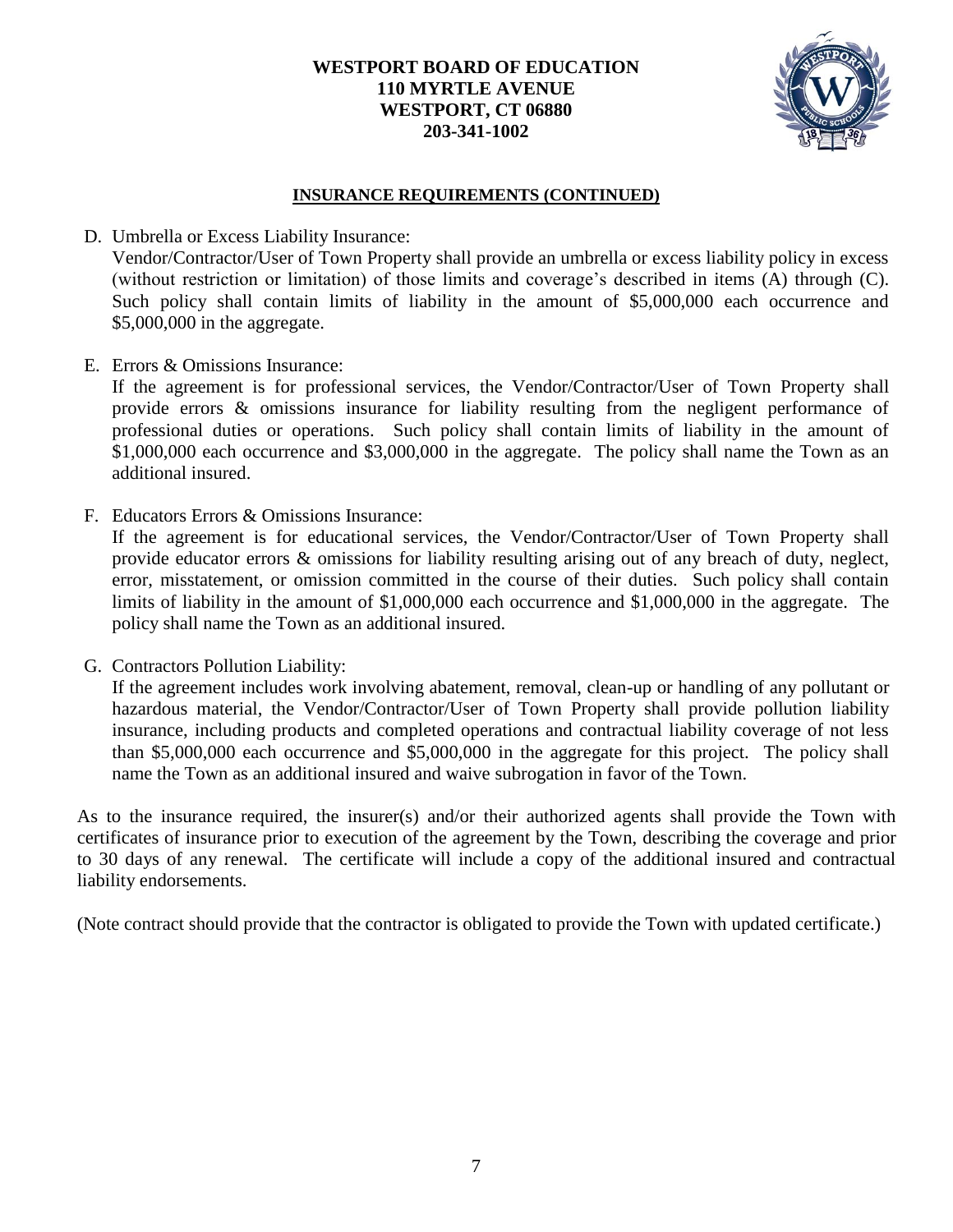

#### **HOLD-HARMLESS AND INDEMNIFICATION AGREEMENT**

The Vendor/Contractor/User of Town Property shall fully indemnify, defend and hold harmless the Town/City of Westport and/or the Westport Board of Education and all of their respective officers, employees, agents, servants and volunteers to the fullest extent allowed by law for any claim for personal injury, bodily injury, death, property damage, emotional injury or any other injury, loss or damage of any kind occurring during the term of the agreement and alleged to have been caused in whole or in part by the Contractor, and even if caused by the negligence of the Town/City and/or the Board of Education or any of their officers, employees, agents, servants and volunteers. This obligation shall further apply to:

- (1) actions, suits, claims, demands, investigations and legal, administrative or arbitration proceedings pending or threatened, whether mature, unmatured, contingent, known or unknown, at law or in equity, in any forum (collectively, "Claims") arising, directly or indirectly, in connection with this contract, including any environmental matters, and including the acts of commission or omission (collectively, the "Acts") of the Contractor or any of its members, directors, officers, shareholders, representatives, agents, servants, consultants, employees or any other person or entity with whom the contractor is in privity of oral or written contract (collectively "Contractor Parties");
- (2) liabilities arising, directly or indirectly, in whole or in part, in connection with this contract, out of the Contractor's or Contractor Parties' Acts concerning its or their duties and obligations as set forth in this contract, and;
- (3) all damages, losses, costs and expenses, including but not limited to, attorneys' and other professional fees, that may arise out of such claims and/or liabilities for personal injury, bodily injury, workers' compensation, emotional injury, death, property damage or any other injury or loss caused in whole or in part by the Acts of the Contractor or any Contractor's Parties.

The Contractor hereby covenants and agrees that the Town/City and/or the Board of Education shall be endorsed on the Contractor's policies of insurance as additional insured.

The Vendor/Contractor/User of Town Property hereby further covenants and agrees to obtain a policy of insurance, with minimum limits of liability as shown in this Section under Paragraph A containing an endorsement that covers this agreement to indemnify, defend and hold harmless the Town/City and/or Board of Education or any of their officers, employees, agents, servants and volunteers.

The Vendor/Contractor/User of Town Property hereby further covenants and agrees to obtain an endorsement to said policy of insurance policy that the Contractor's insurance is primary and any insurance obtained, or self insurance provided, by the Town/City and/or Board of Education is excess.

The Vendor/Contractor/User of Town Property insurance carrier will waive all rights of subrogation against the Town/City and/or Board of Education, and all of their respective officers, employees, agents, servants and volunteers.

The Vendor/Contractor/User of Town Property hereby further covenants and agrees to furnish a copy of the insurance policy that meets all of the above requirements before any work or use of the property commences.

Signature Date

\_\_\_\_\_\_\_\_\_\_\_\_\_\_\_\_\_\_\_\_\_\_\_\_\_\_\_\_\_\_\_\_\_\_\_\_\_\_\_\_\_\_\_\_\_\_\_\_\_\_\_\_\_\_\_\_\_\_\_\_\_\_\_\_\_\_\_\_\_\_\_\_\_\_\_\_\_\_ Company Name

\_\_\_\_\_\_\_\_\_\_\_\_\_\_\_\_\_\_\_\_\_\_\_\_\_\_\_\_\_\_\_\_\_\_\_\_\_ \_\_\_\_\_\_\_\_\_\_\_\_\_\_\_\_\_\_\_\_\_\_\_\_\_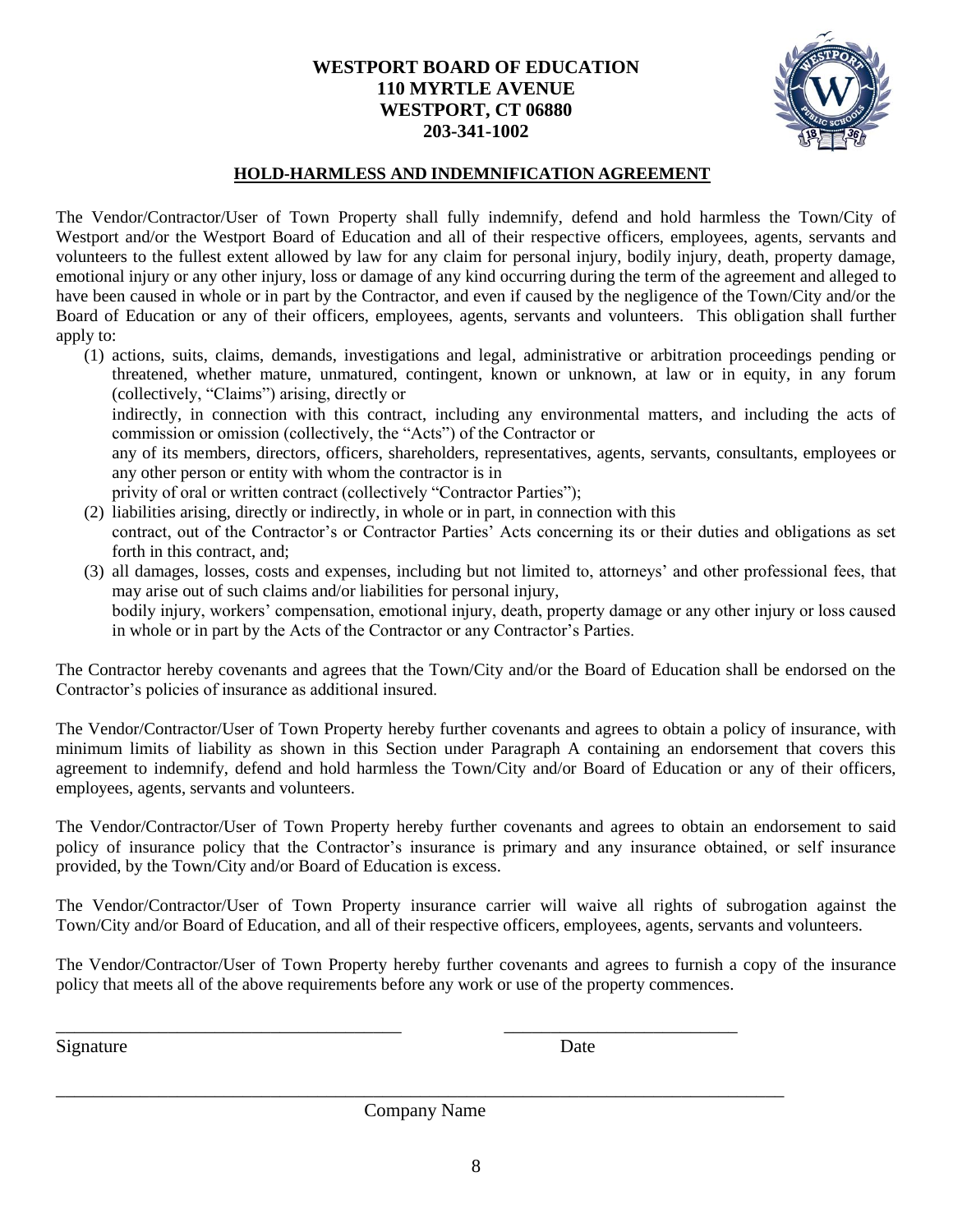

#### **SEPTIC TANK CLEANING BID #22-003-BOE**

### **SCOPE OF WORK**

The Westport Public Schools is seeking qualified Vendors for Septic Tank Cleaning – Westport Public Schools. Once awarded the contract the vendor must supply a Certificate of Insurance and a W-9.

The Westport Public Schools is seeking bids to provide all labor, materials, equipment and supplies required to thoroughly clean the septic tanks and pump chambers at the locations indicated below in accordance with accepted trade practices. All subsequent dumping of the waste pumped from the septic tanks shall be done in strict accordance with all Federal, State and Local laws, rules and regulations at an approved Waste Treatment Plant. There will be availability to dump in Westport, CT at the cost of \$95.00 per 1000 gallons, all trucks are assumed to be full when dumping( example 2000 gal truck will be charged \$190.00, 3000 gal truck \$285.00.) Waste Treatment Plant is opened Monday through Friday from 7:30 am to 2:30 pm. Septic tanks and pumps shall be cleaned two (2) times per year.

The Contractor shall thoroughly clean the septic tanks twice a year at the locations listed below. The Contractor shall notify the head custodian at each school and the Director of Facilities of the date scheduled for the septic tank cleaning at least one (1) week in advance.

One cleaning shall be done in November and one cleaning shall be done last week of June.

### **Questions regarding this bid should be directed to Theodore Hunyadi, Director of Facilities, at 203-341-1271.**

#### **LOCATIONS/CONTACTS/TANK SIZE**

| <b>SCHOOL/ADDRESS</b>                                                      | <b>CONTACT PERSON/TELEPHONE NO.</b>                                                                                     |
|----------------------------------------------------------------------------|-------------------------------------------------------------------------------------------------------------------------|
| <b>Coleytown Middle School</b><br>255 North Avenue<br>Westport, CT 06880   | Ed Marini, Head Custodian<br>$(203)$ 341-1616 or $(203)$ -943-9442                                                      |
| Tank Size:                                                                 | Two (2) 9,000 Gallon<br>One (1) 2,000 Gallons<br>One (1) 1,000 Gallon Pump Chamber                                      |
| <b>Coleytown Elementary School</b><br>65 Easton Road<br>Westport, CT 06880 | Jason Byrd, Head Custodian<br>$(203)$ 341-1708 or $(203)$ 295-5098                                                      |
| Tank Size:                                                                 | One (1) 16,200 Gallons<br>One (1) 2,000 Gallon Pump Chamber<br>One (1) 2,500 Gallons<br>One (1) 500 Gallon Pump Chamber |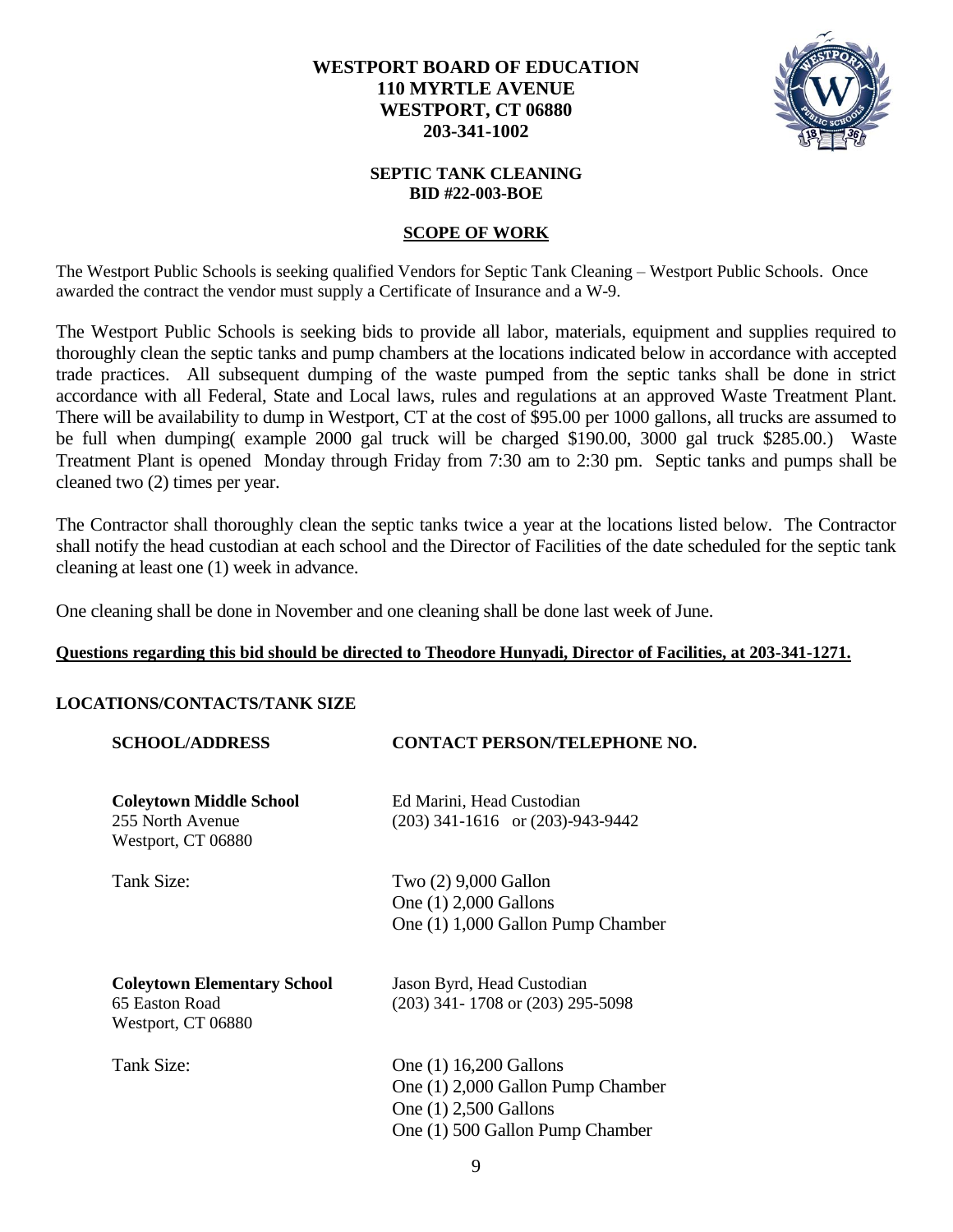

### **SCOPE OF WORK (CONTINUED)**

#### **CONTRACT**

The "Contract" shall consist of these Specifications, any addenda thereto, and a Purchase Order to be issued by the Westport Public Schools. The contract period shall be from July 1, 2021 through June 30, 2024 with the option of extending the contract for two (2) additional years at the discretion of the Westport Public Schools

#### **Safety**

All work done and equipment used shall comply with all pertinent O.S.H.A., Federal, State and Local regulations.

#### **Termination**

The Contract may be terminated by the Westport Public Schools if at any time, work is unnecessarily delayed, or willful violations of Contract conditions exist, or the conditions are being executed in bad faith. The Westport Public Schools' written termination notice to the Contractor will allow five (5) days thereafter to commence corrective measures satisfactory to the school system. In the event of non-compliance, the Westport Public Schools shall notify the Contractor in writing to immediately discontinue any further work and vacate the buildings, ceasing any rights to plant and material. Subsequently the Westport Public Schools shall take the necessary action to complete the remaining contract work.

#### **Equal Opportunity – Affirmative Action**

The successful Contractor shall comply in all aspects with the Equal Employment Opportunity Act. Each Contractor with 15 or more employees shall be required to have an Affirmative Action Plan which declares that the Contractor does not discriminate on the basis of race, color, religion, sex, national origin or age and which specifies goals and target dates to assure the implementation of equal employment. Each Contractor with fewer than 15 employees shall be required to have a written equal opportunity policy statement declaring that it does not discriminate on the basis of race, color, religion, sex, national origin or age. Findings of non-compliance with applicable State and Federal equal opportunity laws and regulations could be sufficient reason for revocation or cancellation of this Contract.

#### **Awards**

The Assistant Superintendent for Business reserves the right to reject any or all bids, or the bids for any one or more commodities or contractual services included in any or all bids, to waive any informality in bids and unless otherwise specified to buy any part or the whole from one or more bidders when it is to the Board of Education's best interest to do so.

#### **Payment**

Invoices for the Westport Public Schools can be submitted to: Email at "Purchasing@westportps.org, wpsfacilities@westportps.org Or by mail to: Westport Public Schools,

> Accounts Payable Department, P.O.Box 312, Westport, CT 06880.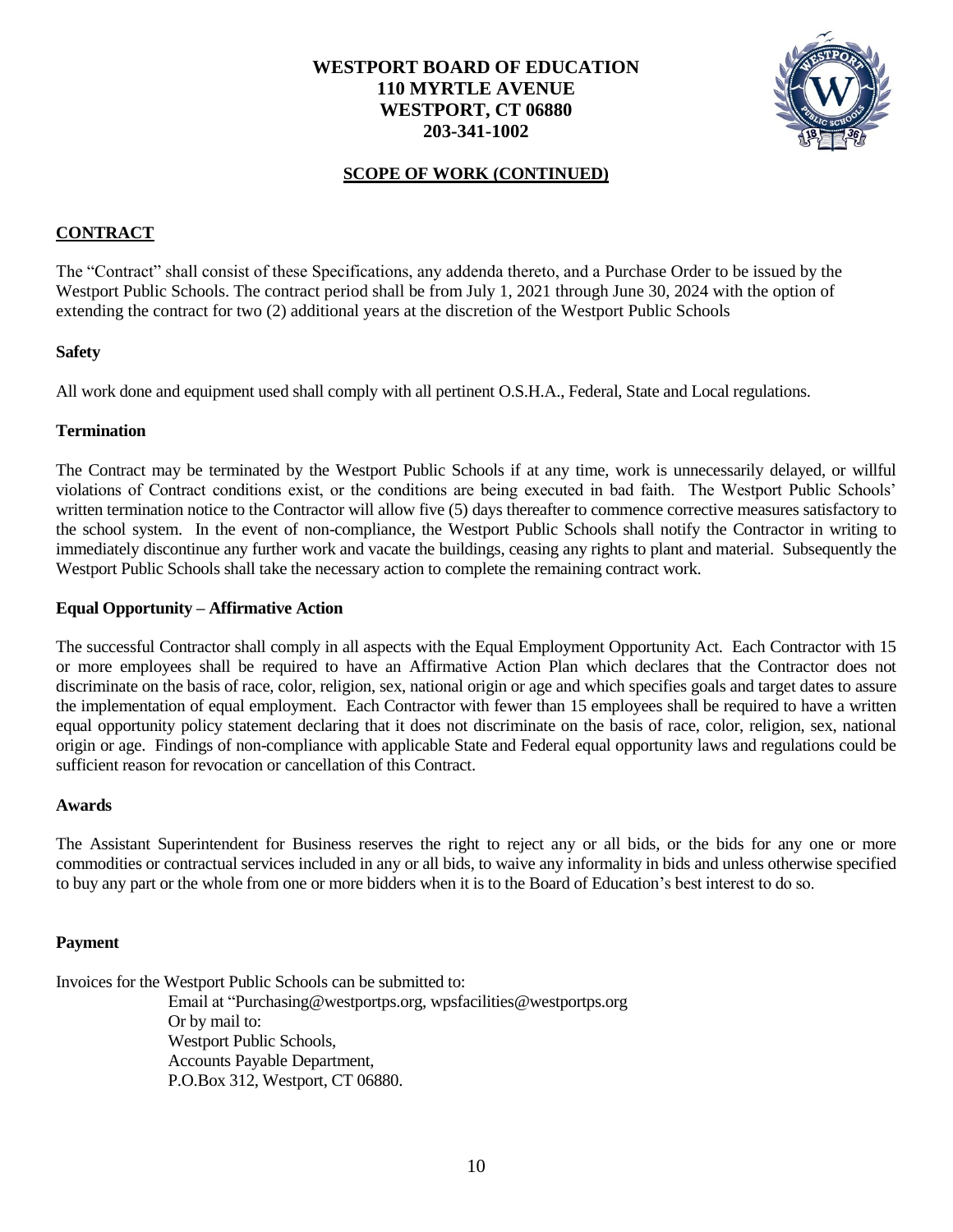



### **SEPTIC TANK CLEANING BID #22-003-BOE**

#### **REFERENCES**

Each Bidder shall include phone numbers and contact persons of the companies and/or Cities or Towns where they have done similar projects.

| <b>1. REFERENCE NAME:</b> | <u> 1989 - Johann Barn, mars et al. 1989 - Anna ann an t-Anna ann an t-Anna ann an t-Anna ann an t-Anna ann an t-</u>                                                                                                         |
|---------------------------|-------------------------------------------------------------------------------------------------------------------------------------------------------------------------------------------------------------------------------|
| <b>ADDRESS:</b>           | <u> 1980 - Jan Sterling von De Berger von De Berger von De Berger von De Berger von De Berger von De Berger von D</u>                                                                                                         |
| <b>TELEPHONE:</b>         |                                                                                                                                                                                                                               |
|                           |                                                                                                                                                                                                                               |
| 2. REFERENCE NAME:        | <u> 1989 - Andrea Andrew Maria (b. 1989)</u>                                                                                                                                                                                  |
| <b>ADDRESS:</b>           |                                                                                                                                                                                                                               |
| <b>TELEPHONE:</b>         | the control of the control of the control of the control of the control of the control of the control of the control of the control of the control of the control of the control of the control of the control of the control |
|                           |                                                                                                                                                                                                                               |
|                           |                                                                                                                                                                                                                               |
| <b>ADDRESS:</b>           |                                                                                                                                                                                                                               |
| <b>TELEPHONE:</b>         |                                                                                                                                                                                                                               |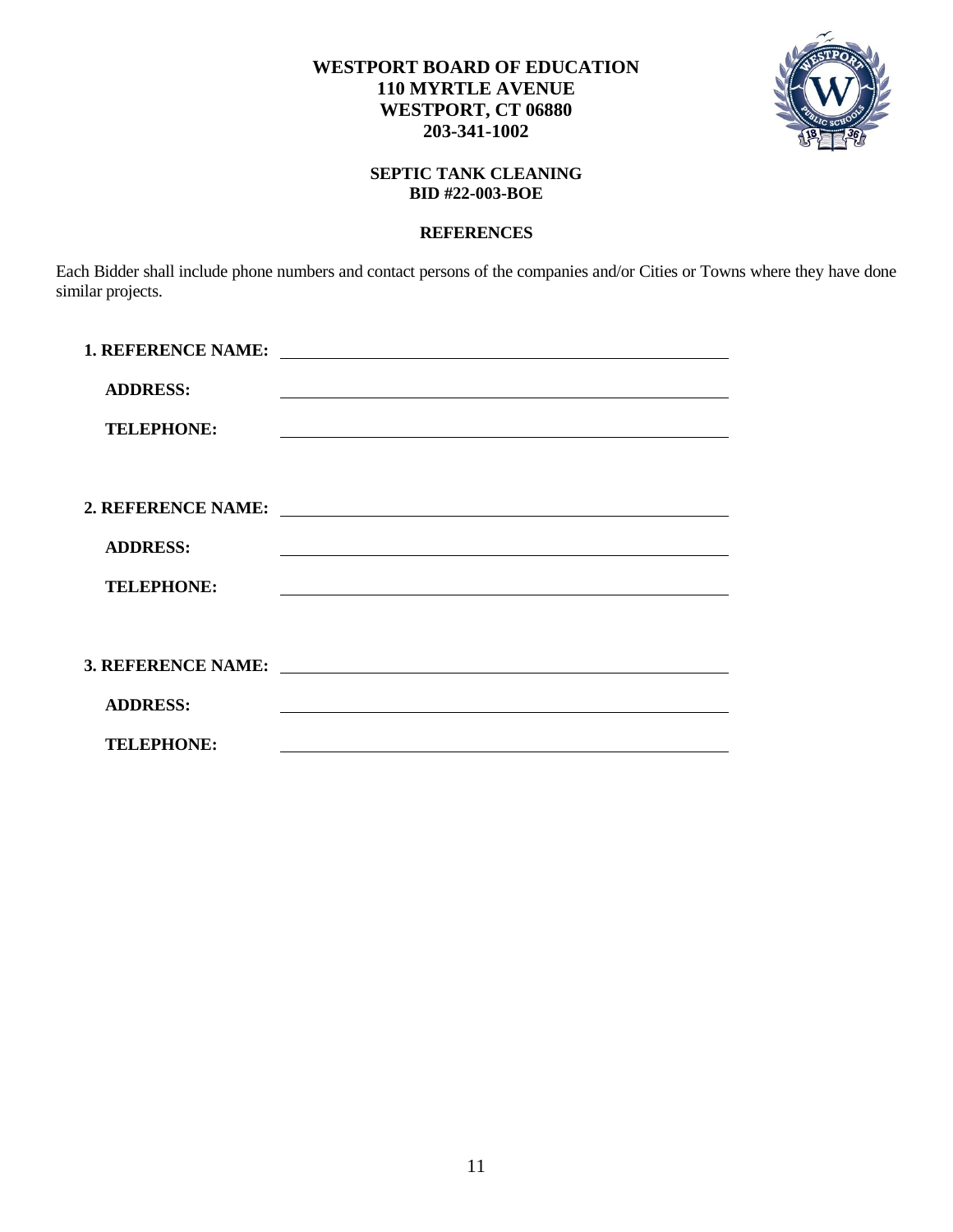

#### **SEPTIC TANK CLEANING BID #22-003-BOE**

### **BIDDING PAGES**

The undersigned, attesting to be a duly authorized representative of the Company, hereby proposes to furnish all services required to perform the scope of work in accordance with the project specifications, for the price indicated below.

## **CONTRACT PERIOD: JULY 1, 2021 – JUNE 30, 2024**

| <b>COMPANY NAME &amp; ADDRESS:</b> |  |
|------------------------------------|--|
|                                    |  |
|                                    |  |
| <b>TELEPHONE:</b>                  |  |
| <b>EMAIL ADDRESS:</b>              |  |
|                                    |  |
| <b>REPRESENTED BY:</b>             |  |
| (Name & Title)                     |  |

| <b>COLEYTOWN MIDDLE SCHOOL</b><br>SEMI ANNUAL SEPTIC CLEANING<br>YEAR BID PRICE |                                      |                                  |                               |                                  |                                      |                                  |  |
|---------------------------------------------------------------------------------|--------------------------------------|----------------------------------|-------------------------------|----------------------------------|--------------------------------------|----------------------------------|--|
|                                                                                 |                                      | <b>YEAR 2021-2022</b>            |                               | YEAR 2022-2023                   |                                      | YEAR 2023-2024                   |  |
| <b>ITEM</b>                                                                     | <b>Last Week</b><br>November<br>2021 | <b>Last Week</b><br>June<br>2022 | Last Week<br>November<br>2022 | <b>Last Week</b><br>June<br>2023 | <b>Last Week</b><br>November<br>2023 | <b>Last Week</b><br>June<br>2024 |  |
| Septic Tank<br>Cleaning                                                         | \$                                   | \$                               | \$                            | \$                               | \$                                   | \$                               |  |
| Dumping Fees                                                                    | \$                                   | \$                               | \$                            | \$                               | \$                                   | \$                               |  |
| Total per Cleaning                                                              | \$                                   | \$                               | \$                            | \$                               | \$                                   | \$                               |  |
| <b>TOTAL BID</b><br><b>PRICE PER YEAR</b>                                       | \$                                   |                                  | \$                            |                                  | \$                                   |                                  |  |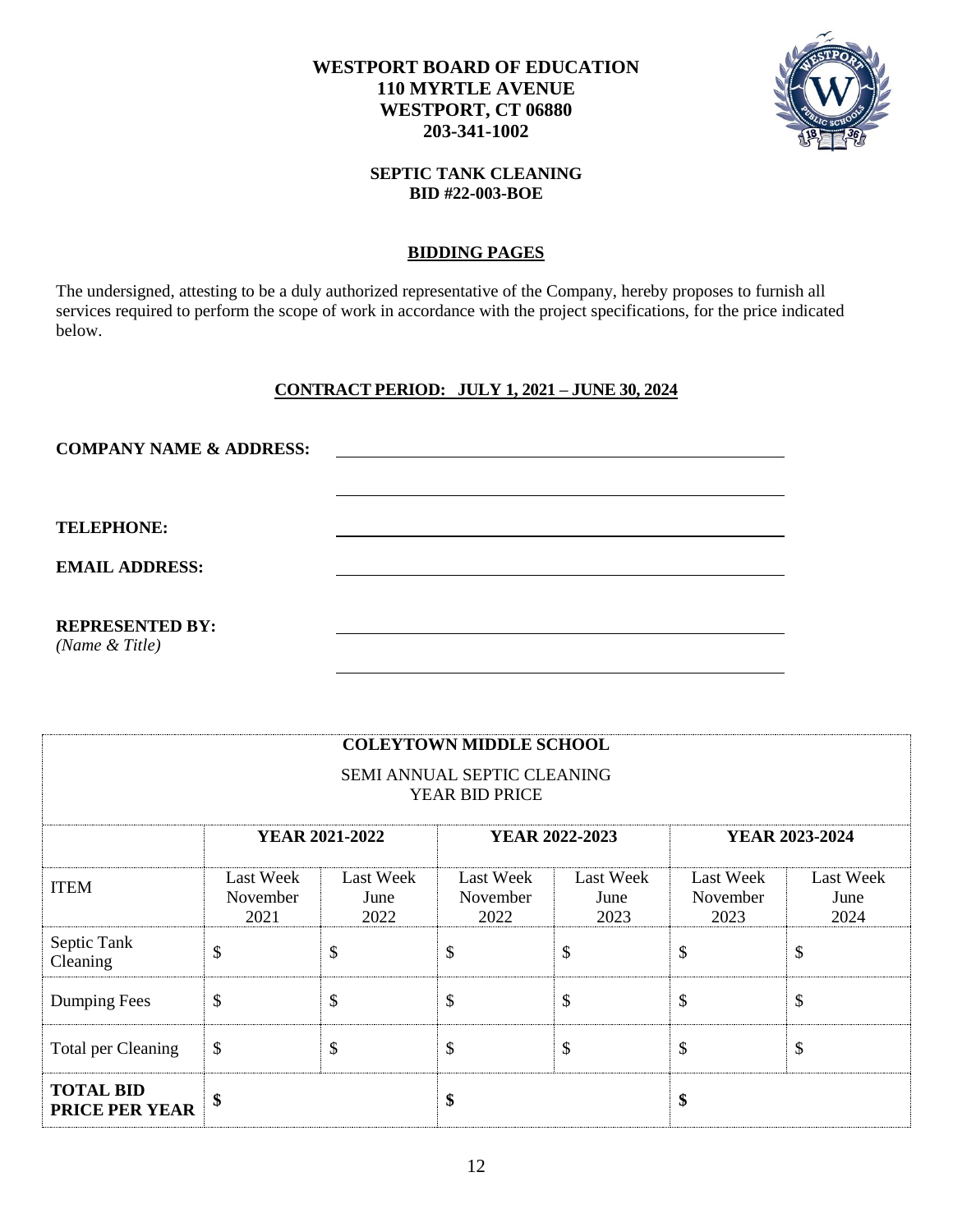

#### **SEPTIC TANK CLEANING BID #22-003-BOE**

### **BIDDING PAGES (CONTINUED)**

|                                    |                                                           |                                  | <b>COLEYTOWN ELEMENTARY SCHOOL</b>            |                                  |                                      |                                  |
|------------------------------------|-----------------------------------------------------------|----------------------------------|-----------------------------------------------|----------------------------------|--------------------------------------|----------------------------------|
|                                    |                                                           |                                  | SEMI ANNUAL SEPTIC CLEANING<br>YEAR BID PRICE |                                  |                                      |                                  |
|                                    | <b>YEAR 2021-2022</b><br>YEAR 2022-2023<br>YEAR 2023-2024 |                                  |                                               |                                  |                                      |                                  |
| <b>ITEM</b>                        | <b>Last Week</b><br>November<br>2021                      | <b>Last Week</b><br>June<br>2022 | <b>Last Week</b><br>November<br>2022          | <b>Last Week</b><br>June<br>2023 | <b>Last Week</b><br>November<br>2023 | <b>Last Week</b><br>June<br>2024 |
| Septic Tank<br>Cleaning            | \$                                                        | \$                               | \$                                            | \$                               | \$                                   | \$                               |
| Dumping Fees                       | \$                                                        | \$                               | \$                                            | \$                               | \$                                   | \$                               |
| Total per Cleaning                 | \$                                                        | \$                               | \$                                            | \$                               | \$                                   | \$                               |
| <b>TOTAL BID</b><br>PRICE PER YEAR | \$                                                        |                                  | \$                                            |                                  | \$                                   |                                  |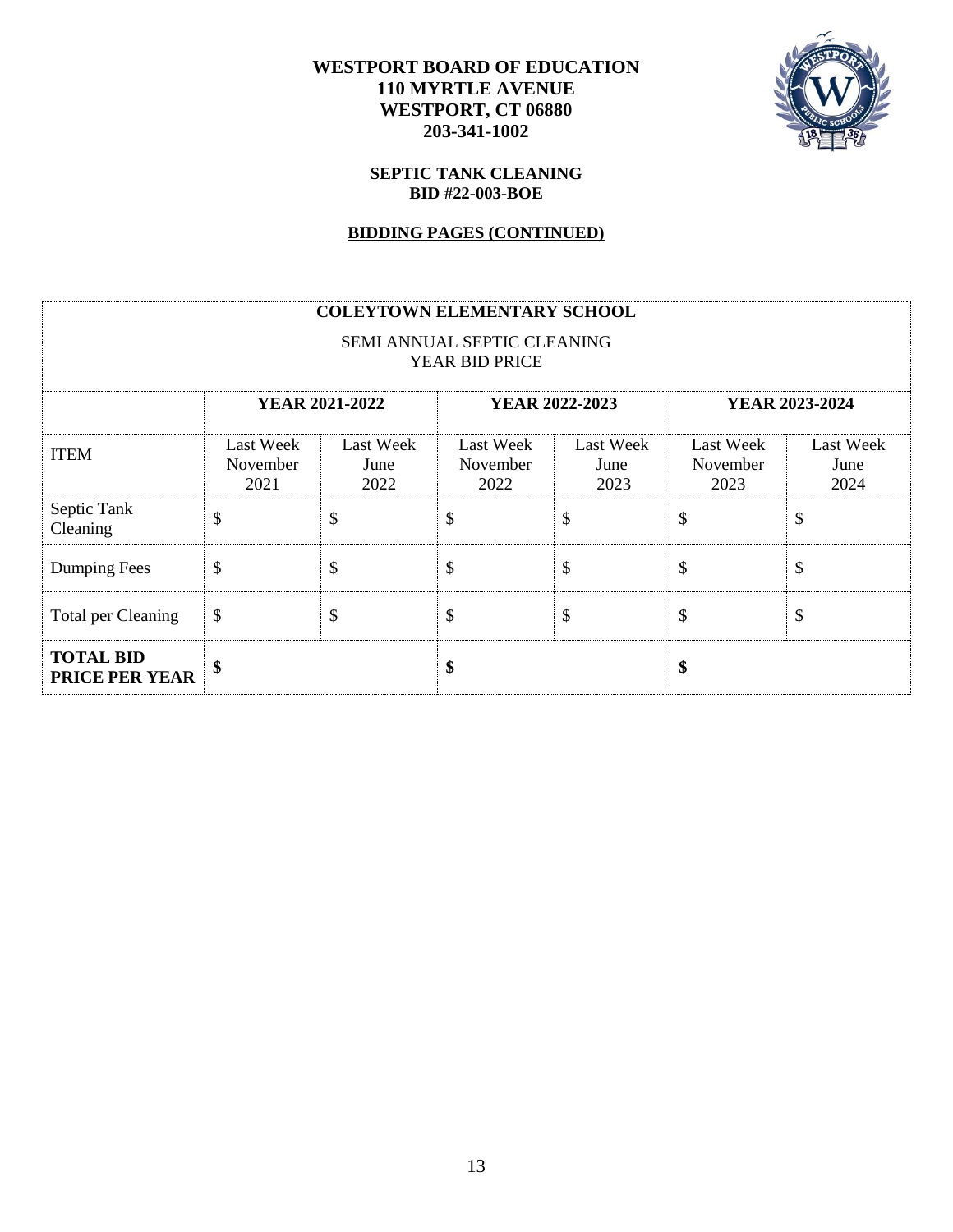

### **SEPTIC TANK CLEANING BID #22-003-BOE**

### **EEOC COMPLIANCE**

#### Conn. Gen. Stat Sec. 4a-60:

The contractor agrees and warrants that in the performance of the contract such contractor will not discriminate or permit discrimination against any person or group of persons on the grounds of race, color, religious creed, age, marital status, national origin, ancestry, sex, mental retardation or physical disability, including but not limited to, blindness, unless it is shown by such contractor that such disability prevents performance of the involved, in any manner prohibited by the laws of the United States or of the State of Connecticut. The contractor further agrees to take affirmative action to insure that applicants with job related qualifications are employed without regard to their race, color, religious creed, age, marital status, national origin, ancestry, sex, mental retardation or physical disability, including but not limited to, blindness, unless it is shown by such contractor that such disability prevents performance of the involved;

The contractor agrees, in all solicitations or advertisements for employees placed for or on behalf of the contractor, to state that is an "affirmative action-equal opportunity employer" in accordance with regulations adopted by the commission;

The contractor agrees to provide each labor union or representative of ers with which such contractor has a collective bargaining agreement or other contract or understanding and each vendor with which such contractor has a contact or understanding, a notice to be provided by the commission on human rights and opportunities advising the labor union or representative of the contractor's commitments under Conn. Gen. Stat. 4a-60 and to post copies of the notice in conspicuous places available to employees and applicants for employment;

The contractor agrees to comply with Conn. Gen. Stat. 46a-68e (requiring contractor to file compliance reports with the commission) & 46a-68f (requiring compliance reports contain information on labor union practices) and with each regulation or relevant order issued by the commission;

The contractor agrees to provide the Commission on Human Rights and Opportunities with any information it requests, and permit access to pertinent books, records and accounts, concerning employment practices and procedures or the contractor as relate to the provisions of Conn. Gen. Stat. 4a-60 & 46a-56;

The contractor agrees and warrants that he will make good faith efforts to employ minority business enterprises as subcontractors and supplies of materials.

#### Conn. Gen. Stat. Sec. 4a-60(a):

The contractor agrees and warrants that in the performance of the contract such contractor will not discriminate of permit discrimination against any person or group of persons on the grounds of sexual orientation, in any manner prohibited by the laws of the United States or of the State of Connecticut, and that employees are treated when employed without regard to their sexual orientation;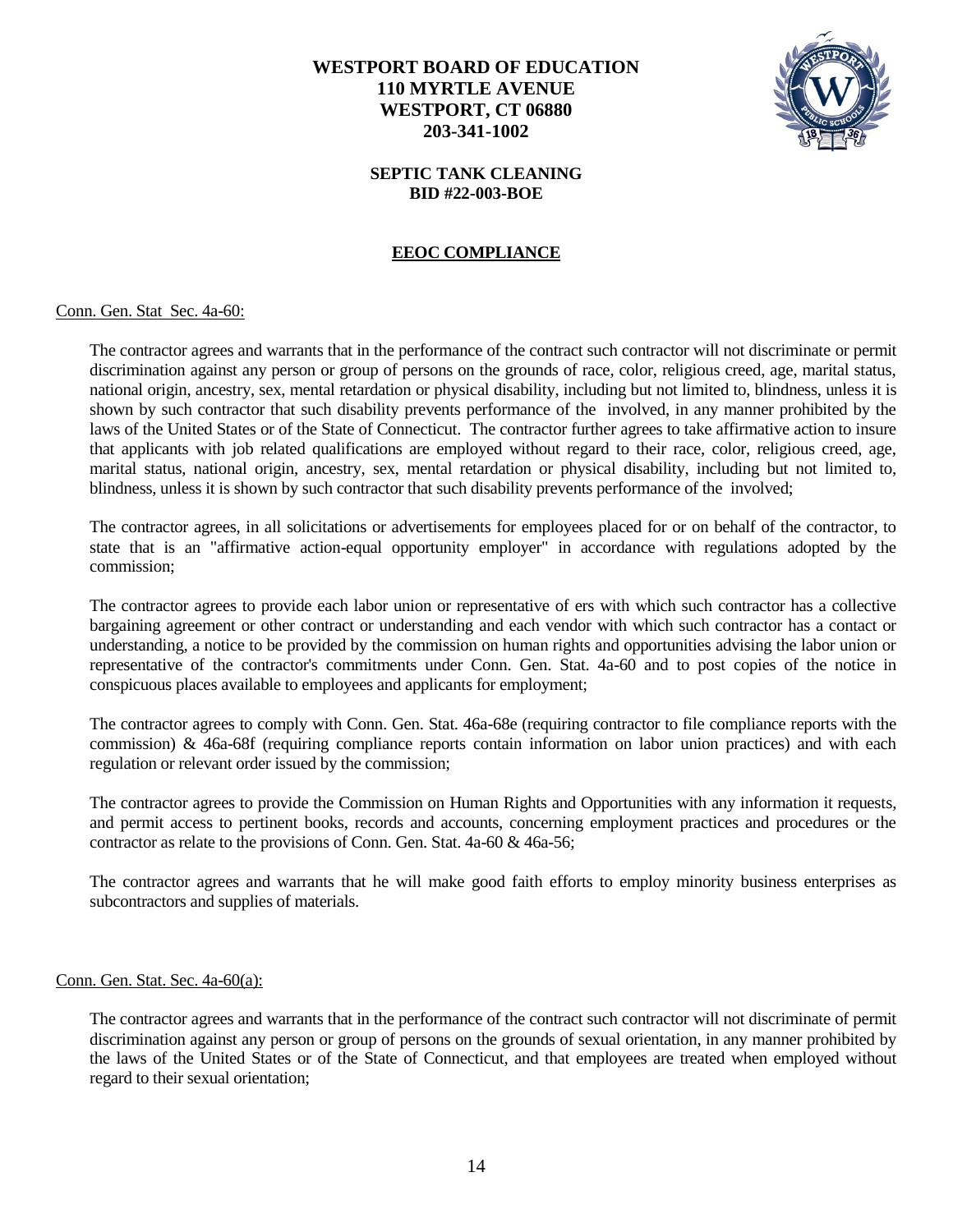

### **EEOC COMPLIANCE (CONTINUED)**

The contractor agrees to provide each labor union or representative of ers with which such contractor has a collective bargaining agreement or other contract or understanding and each vendor with which such contractor has a contract or understanding, a notice to be provided by the commission on human rights and opportunities advising the labor union or representative of the contractor's commitments under Conn. Gen. Stat. 4a-60 and to post copies of the notice in conspicuous places available to employees and applicants for employment;

The contractor agrees to comply with Conn. Gen. Stat. 4a-60a and with each regulation or relevant order issued by the commission; The contractor agrees to provide the Commission on Human Rights and Opportunities with any information it requests, and permit access to pertinent books, records and accounts, concerning employment practices and procedures of the contractor as relate to the provisions of Conn. Gen. Stat. 4a-60 & 46a-56.

END OF NOTIFICATION TO BIDDERS